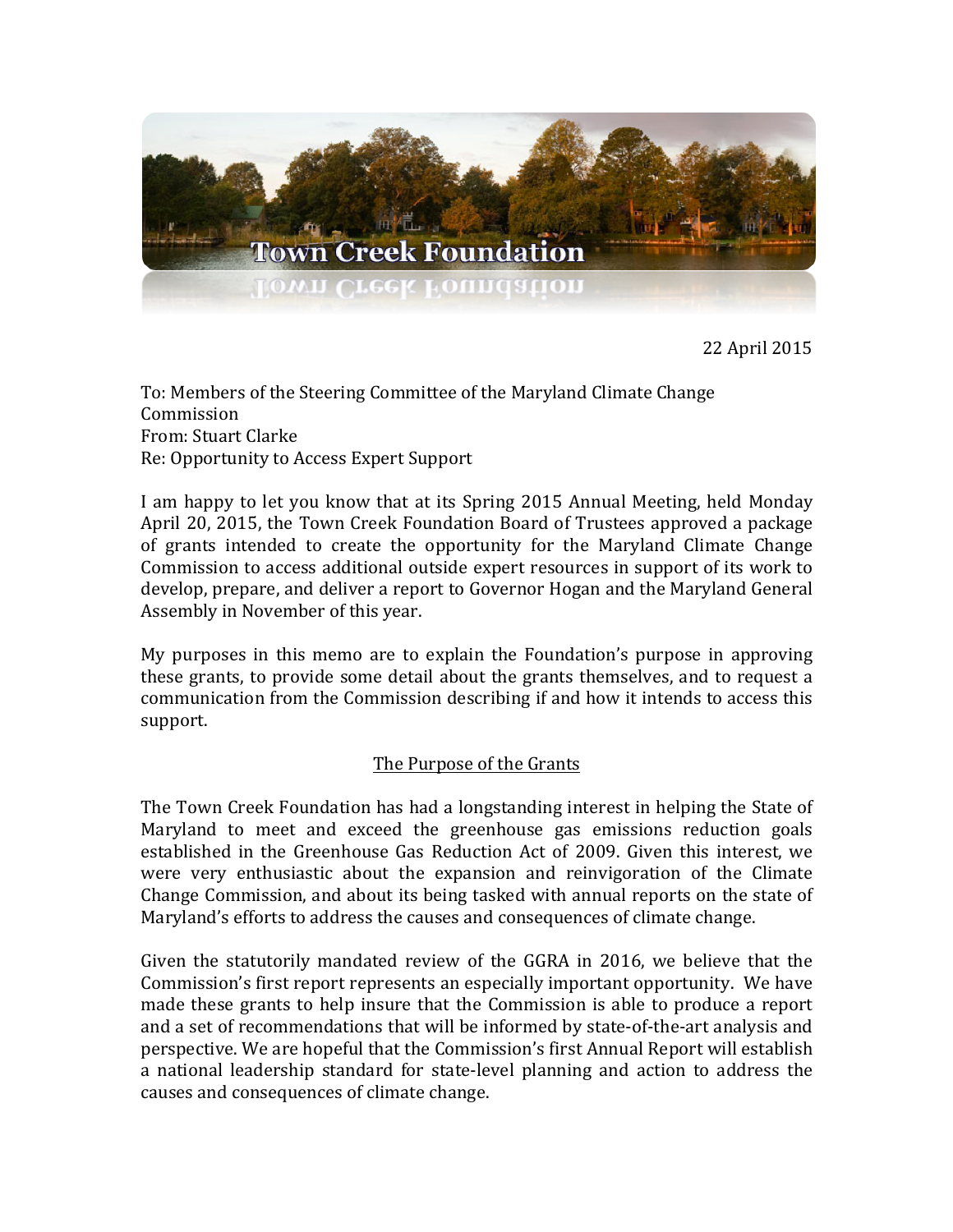## The Grants Themselves

The package of grants approved by the Town Creek trustees totals a little over  $$350,0001$  in support for four pieces of work:

- research and analysis by the Center for Climate and Energy Solutions on the costs of climate impacts in Maryland, the status of Maryland's plans and strategies when compared with the plans and strategies adopted in other states, and the best methodological approaches for ongoing policy tracking and progress evaluation;
- research and analysis by the Georgetown Climate Center on emissions reductions and other environmental and economic co-benefits, and on policy options to achieve greater emissions reductions;
- writing, design, and outreach support from The Hatcher Group to insure the delivery of a report and recommendations that are clear, comprehensive, and compelling; and
- facilitation and troubleshooting support from David Costello (through the Chesapeake Climate Action Network) to insure that these resources are integrated and coordinated in an efficient and effective way to meet the Commission's needs and produce the best possible product.

## The Request

The Town Creek grant cycle that concluded with Monday's Board began last November, and was far advanced by the time that the Commission had begun to get on its feet. Under normal circumstances these grants would have been made after considerable discussion between and amongst the grantees and with the direct input of the Commission itself. Under the present circumstances we had to develop these four grants in an expedited manner.

This expedited process was informed by assumptions about the Commission's interest in additional capacity, and also by our own conversations with the prospective grantees. Prior to executing the grant awards, we will need to ground truth those assumptions and understandings, and make any necessary adjustments.

Therefore, if the Commission would like to access these resources we would ask that it convey to us – as soon as is feasible – signed MOU's between itself and each of the grantees (Center for Climate and Energy Solutions, Georgetown Climate Center,

 

<sup>&</sup>lt;sup>1</sup> In order to enable conversation about this at the April  $23rd$  Steering Committee meeting, we are conveying this communication prior to formal communication with the grantees themselves. We will communicate the precise amount of each grant after we've had an opportunity to speak directly with each grantee.